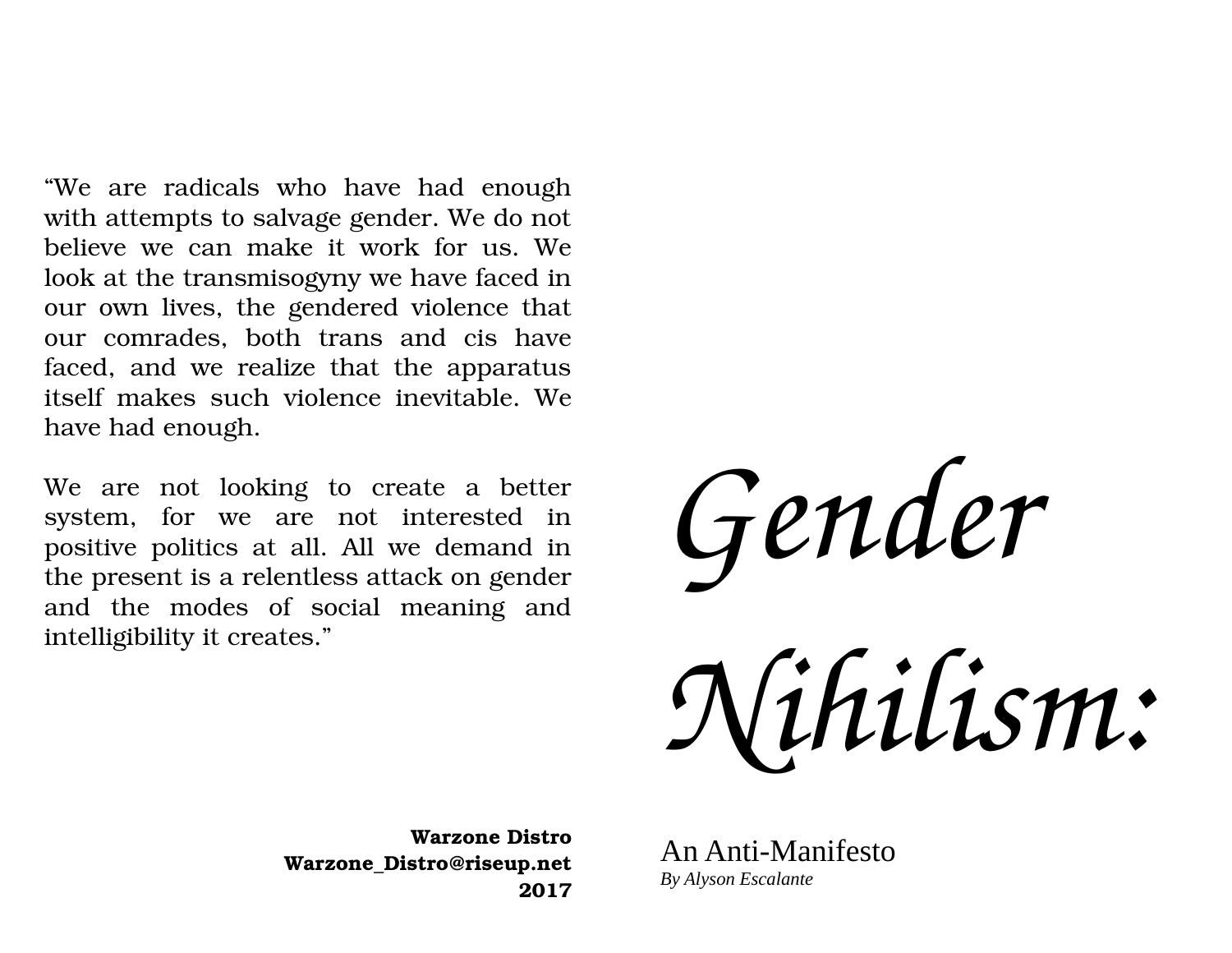## *Introduction*

We are at an impasse. The current politics of trans liberation have staked their claims on a redemptive understanding of identity. Whether through a doctor or psychologist's diagnosis, or through a personal self affirmation in the form of a social utterance, we have come to believe that there is some internal truth to gender that we must divine.

An endless set of positive political projects have marked the road we currently travel; an infinite set of pronouns, pride flags, and labels. The current movement within trans politics has sought to try to broaden gender categories, in the hope that we can alleviate their harm. This is naive.

Judith Butler refers to gender as, "the apparatus by which the production and normalization of masculine and feminine take place along with the interstitial forms of hormonal, chromosomal, psychic, and performative that gender assumes." If the current liberal politics of our trans comrades and siblings are rooted in trying to expand the social dimensions created by this apparatus, our work is a demand to see it burned to the ground.

We are radicals who have had enough with attempts to salvage gender. We do not believe we can make it work for us. We look at the transmisogyny we have faced in our own lives, the gendered violence that our comrades, both trans and cis have faced, and we realize that the apparatus itself makes such violence inevitable. We have had enough.

We are not looking to create a better system, for we are not interested in positive politics at all. All we demand in the present is a relentless attack on gender and the 1

dilemma. We are daily being attacked by a process of normalization that codes us as deviant. If we do not lose ourselves in the movement of negativity, we will be destroyed by the status quo. We have only one option, risks be damned.

This powerfully captures the predicament that we are in at this moment. While the risk of embracing negativity is high, we know the alternative will destroy us. If we lose ourselves in the process, we have merely suffered the same fate we would have otherwise. Thus it is with reckless abandon that we refuse to postulate about what a future might hold, and what we might be within that future. A rejection of meaning, a rejection of known possibility, a rejection of being itself. Nihilism. That is our stance and method.

Relentless critique of positive gender politics is thus a starting point, but one which must occur cautiously. For if we are to criticize their own normative underpinnings in favor of an alternative, we only fall prey once again to the neutralizing power of normalization. Thus we answer the demand for a clearly stated alternative and for a program of actions to be taken with a resolute "no." The days of manifestos and platforms are over. The negation of all things, ourselves included, is the only means through which we will ever be able to gain anything.

\*\*\*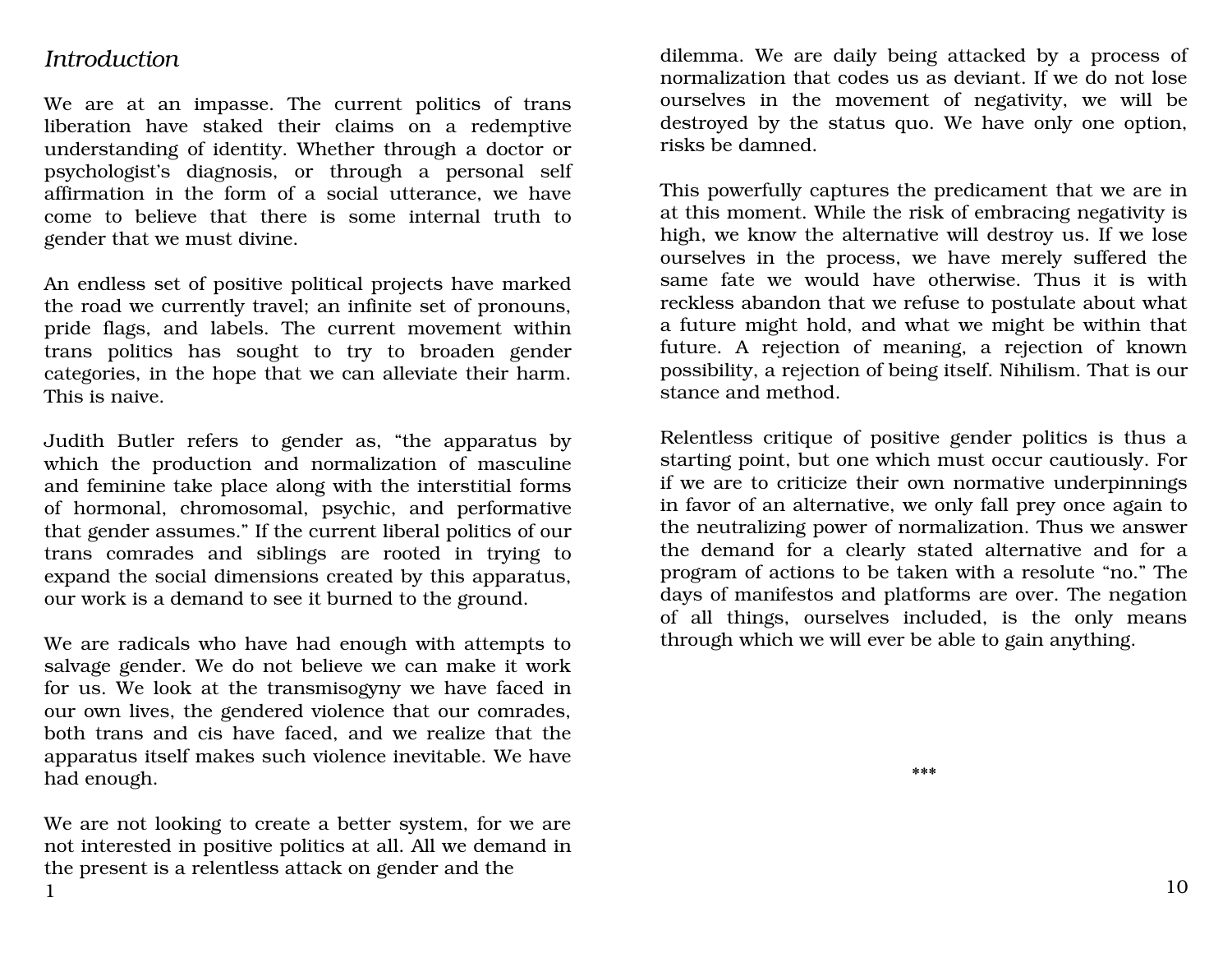## *Radical Negativity*

At the heart of our gender abolition is a negativity. We seek not to abolish gender so that a true self can be returned to; there is no such self. It is not as though the abolition of gender will free us to exist as true or genuine selves, freed from certain norms. Such a conclusion would be at odds with the entirety of our anti-humanist claims. And thus we must take a leap into the void.

A moment of lucid clarity is required here. If what we are is a product of discourses of power, and we seek to abolish and destroy those discourses, we are taking the greatest risk possible. We are diving into an unknown. The very terms, symbols, ideas, and realities by which we have been shaped and created will burn in flames, and we cannot know or predict what we will be when we come out the other side.

This is why we must embrace an attitude of radical negativity. All the previous attempts at positive and expansionist gender politics have failed us. We must cease to presume a knowledge of what liberation or emancipation might look like, for those ideas are themselves grounded upon an idea of the self which cannot stand up to scrutiny; it is an idea which for the longest time has been used to limit our horizons. Only pure rejection, the move away from any sort of knowable or intelligible future can allow us the possibility for a future at all.

While this risk is a powerful one, it is necessary. Yet in plunging into the unknown, we enter the waters of unintelligibility. These waters are not without their dangers; and there is a real possibility for a radical loss of self. The very terms by which we recognize each other may be dissolved. But there is no other way out of this

modes of social meaning and intelligibility it creates.

At the core of this Gender Nihilism lies several principles that will be explored in detail here: Anti-humanism as foundation and cornerstone, gender abolition as a demand, and radical negativity as method.

## Anti-humanism

Anti-humanism is a cornerstone which holds gender nihilist analysis together. It is the point from which we begin to understand our present situation; it is crucial. By anti-humanism, we mean a rejection of essentialism. There is no essential human. There is no human nature. There is no transcendent self. To be a subject is not to share in common a metaphysical state of being (ontology) with other subjects.

The self, the subject is a product of power. The "I" in "I am a man" or "I am a woman" is not an "I" which transcends those statements. Those statements do not reveal a truth about the "I," rather they constitute the "I." Man and Woman do not exist as labels for certain metaphysical or essential categories of being, they are rather discursive, social, and linguistic symbols which are historically contingent. They evolve and change over time; their implications have always been determined by power.

Who we are, the very core of our being, might perhaps not be found in the categorical realm of being at all. The self is a convergence of power and discourses. Every word you use to define yourself, every category of identity within which you find yourself, is the result of a historical development of power. Gender, race, sexuality, and every other normative category is not referencing a truth about the body of the subject or about the soul of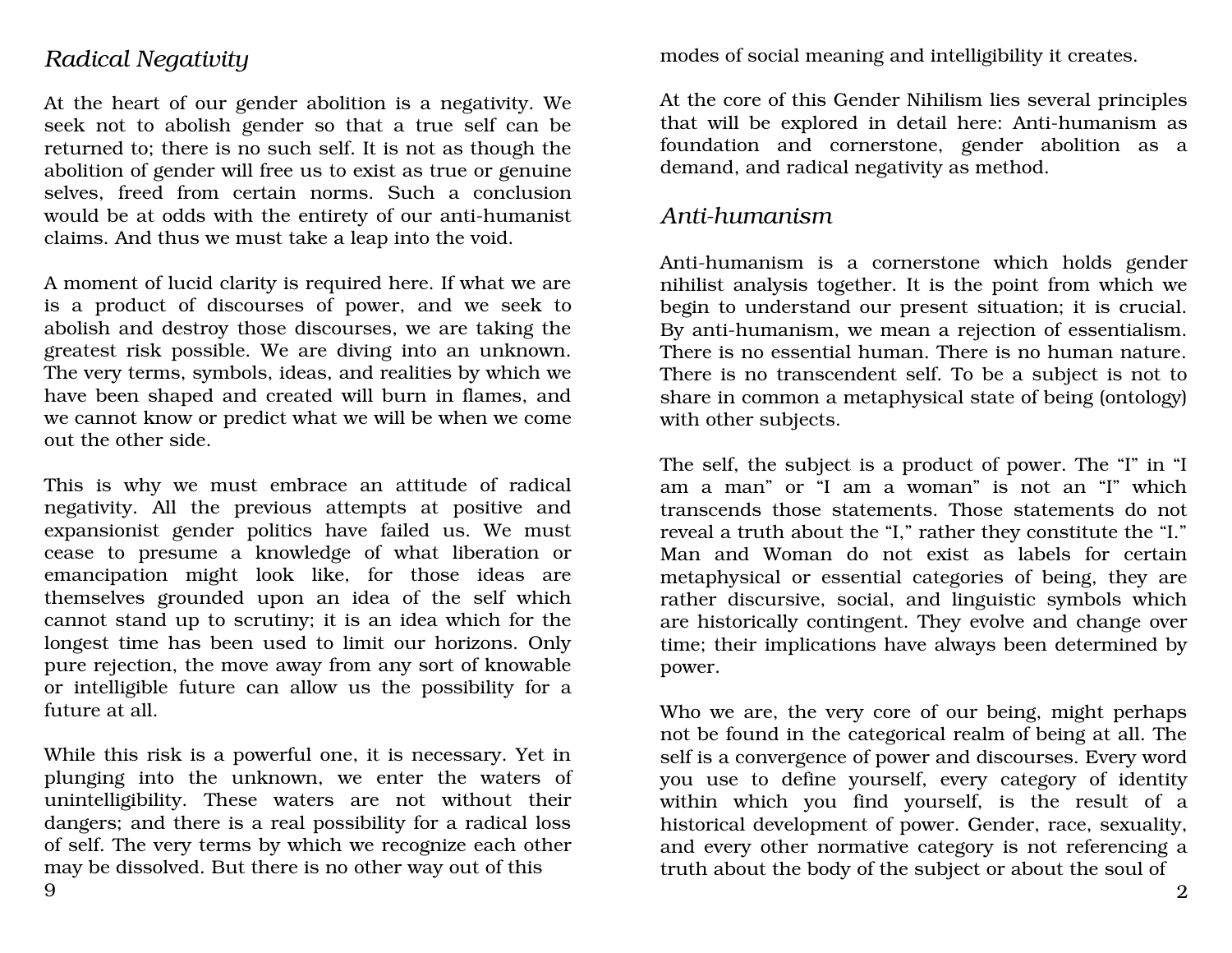the subject. These categories construct the subject and the self. There is no static self, no consistent "I", no history transcending subject. We can only refer to a self with the language given to us, and that language has radically fluctuated throughout history, and continues to fluctuate in our day to day life.

We are nothing but the convergence of many different discourses and languages which are utterly beyond our control, yet we experience the sensation of agency. We navigate these discourses, occasionally subverting, always surviving. The ability to navigate does not indicate a metaphysical self which acts upon a sense of agency, it only indicates that there is symbolic and discursive looseness surrounding our constitution.

We thus understand gender through these terms. We see gender as a specific set of discourses embodied in medicine, psychiatry, the social sciences, religion, and our daily interactions with others. We do not see gender as a feature of our "true selves," but as a whole order of meaning and intelligibility which we find ourselves operating in. We do not look at gender as a thing which a stable self can be said to possess. On the contrary we say that gender is done and participated in, and that this doing is a creative act by which the self is constructed and given social significance and meaning.

Our radicalism cannot stop here, we further state that historical evidence can be provided to show that gender operates in such a manner. The work of many decolonial feminists has been influential in demonstrating the ways that western gender categories were violently forced onto indigenous societies, and how this required a complete linguistic and discursive shift. Colonialism produced new gender categories, and with them new violent means of reinforcing a certain set of gendered norms. The visual

To use this terminology is not hyperbolic; the violence of gender cannot be overestimated. Each trans woman murdered, each intersex infant coercively operated on, each queer kid thrown onto the streets is a victim of gender. The deviance from the norm is always punished. Even though gender has accounted for deviation, it still punishes it. Expansions of norms is an expansion of deviance; it is an expansion of ways we can fall outside a discursive ideal. Infinite gender identities create infinite new spaces of deviation which will be violently punished. Gender must punish deviance, thus gender must go.

And thus we arrive at the need for the abolition of gender. If all of our attempts at positive projects of expansion have fallen short and only snared us in a new set of traps, then there must be another approach. That the expansion of gender has failed, does not imply that contraction would serve our purposes. Such an impulse is purely reactionary and must be done away with.

The reactionary radical feminist sees gender abolition as such a contraction. For them, we must abolish gender so that sex (the physical characteristics of the body) can be a stable material basis upon which we can be grouped. We reject this whole heartedly. Sex itself is grounded in discursive groupings, given an authority through medicine, and violently imposed onto the bodies of intersex individuals. We decry this violence.

No, a return to a simpler and smaller understanding of gender (even if supposedly material conception) will not do. It is the very normative grouping of bodies in the first place which we push back against. Neither contraction nor expansion will save us. Our only path is that of destruction.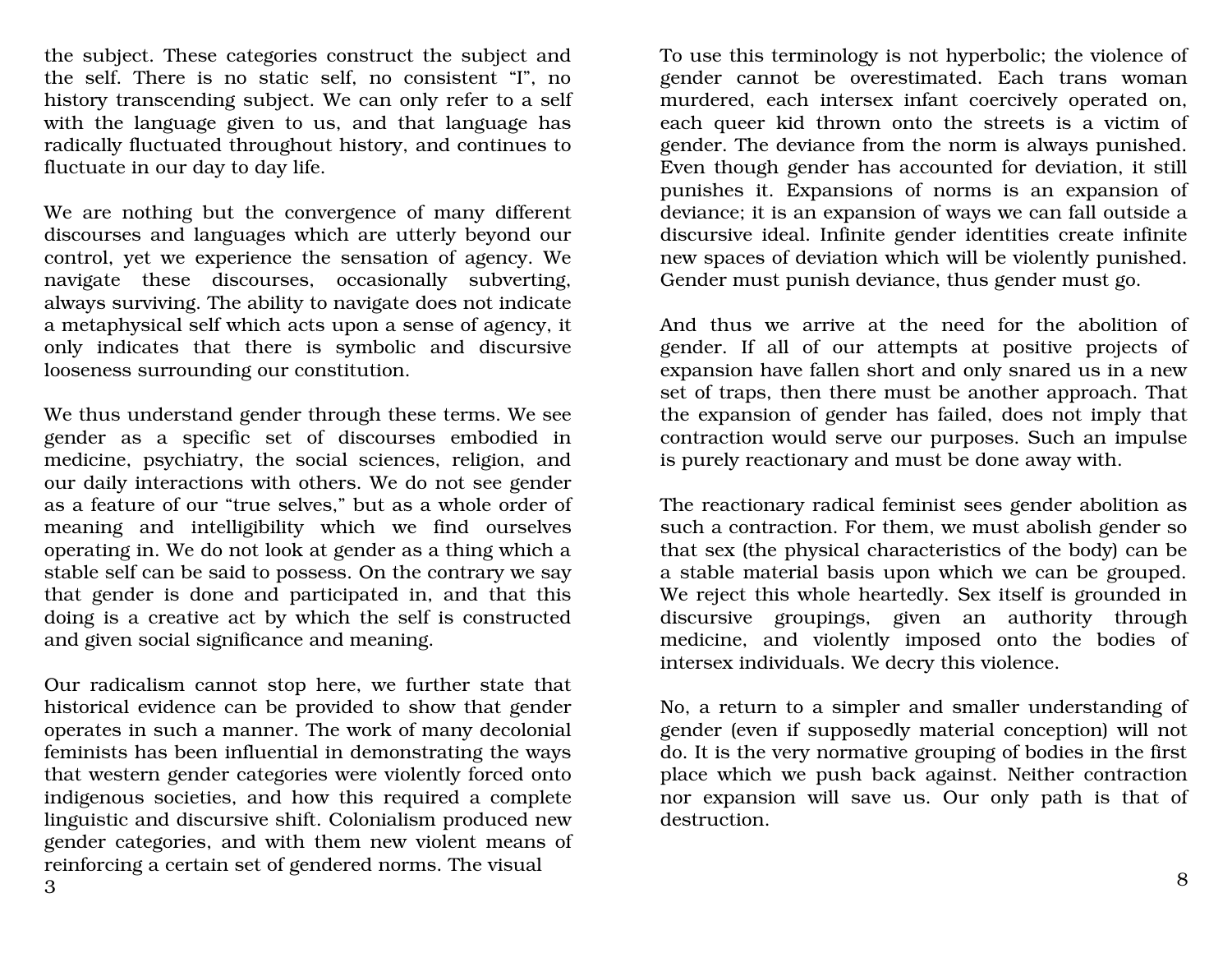to certain discourses. In this case, that discourse is gender.

This is not to say that those who identify as trans, queer, or non-binary are at fault for gender. This is the mistake of the traditional radical feminist approach. We repudiate such claims, as they merely attack those most hurt by gender. Even if deviation from the norm is always accounted for and neutralized, it sure as hell is still punished. The queer, the trans, the non-binary body is still the site of massive violence. Our siblings and comrades still are murdered all around us, still live in poverty, still live in the shadows. We do not denounce them, for that would be to denounce ourselves. Instead we call for an honest discussion about the limits of our politics and a demand for anew way forward.

With this attitude at the forefront, it is not merely certain formulations of identity politics which we seek to combat, but the need for identity altogether. Our claim is that the ever expanding list of personal preferred pronouns, the growing and ever more nuanced labels for various expressions of sexuality and gender, and the attempt to construct new identity categories more broadly is not worth the effort.

If we have shown that identity is not a truth but a social and discursive construction, we can then realize that the creation of these new identities is not the sudden discovery of previously unknown lived experience, but rather the creation of new terms upon which we can be constituted. All we do when we expand gender categories is to create new more nuanced channels through which power can operate. We do not liberate ourselves, we ensnare ourselves in countless and even more nuanced and powerful norms. Each one a new chain.

and cultural aspects of masculinity and femininity have changed over the centuries. There is no static gender.

There is a practical component to all of this. The question of humanism vs anti-humanism is the question upon which the debate between liberal feminism and nihilist gender abolitionism will be based. The liberal feminist says "I am a woman" and by that means that they are spiritually, ontologically, metaphysically, genetically, or any other modes of "essentially" a woman. The gender nihilist says "I am a woman" and means that they are located within a certain position in a matrix of power which constitutes them as such.

The liberal feminist isn't aware of the ways power creates gender, and thus clings to gender as a means of legitimizing themselves in the eyes of power. They rely on trying to use various systems of knowledge (genetic sciences, metaphysical claims about the soul, kantian ontology) in order to prove to power they can operate within it.

The gender nihilist, the gender abolitionist, looks at the system of gender itself and sees the violence at its core. We say no to a positive embrace of gender. We want to see it gone. We know appealing to the current formulations of power is always a liberal trap. We refuse to legitimize ourselves.

It is imperative that this be understood. Anti-humanism does not deny the lived experience of many of our trans siblings who have had an experience of gender since a young age. Rather we acknowledge that such an experience of gender was always already determined through the terms of power. We look to our own childhood experiences. We see that even in the transgressive statement of "We are women" wherein we